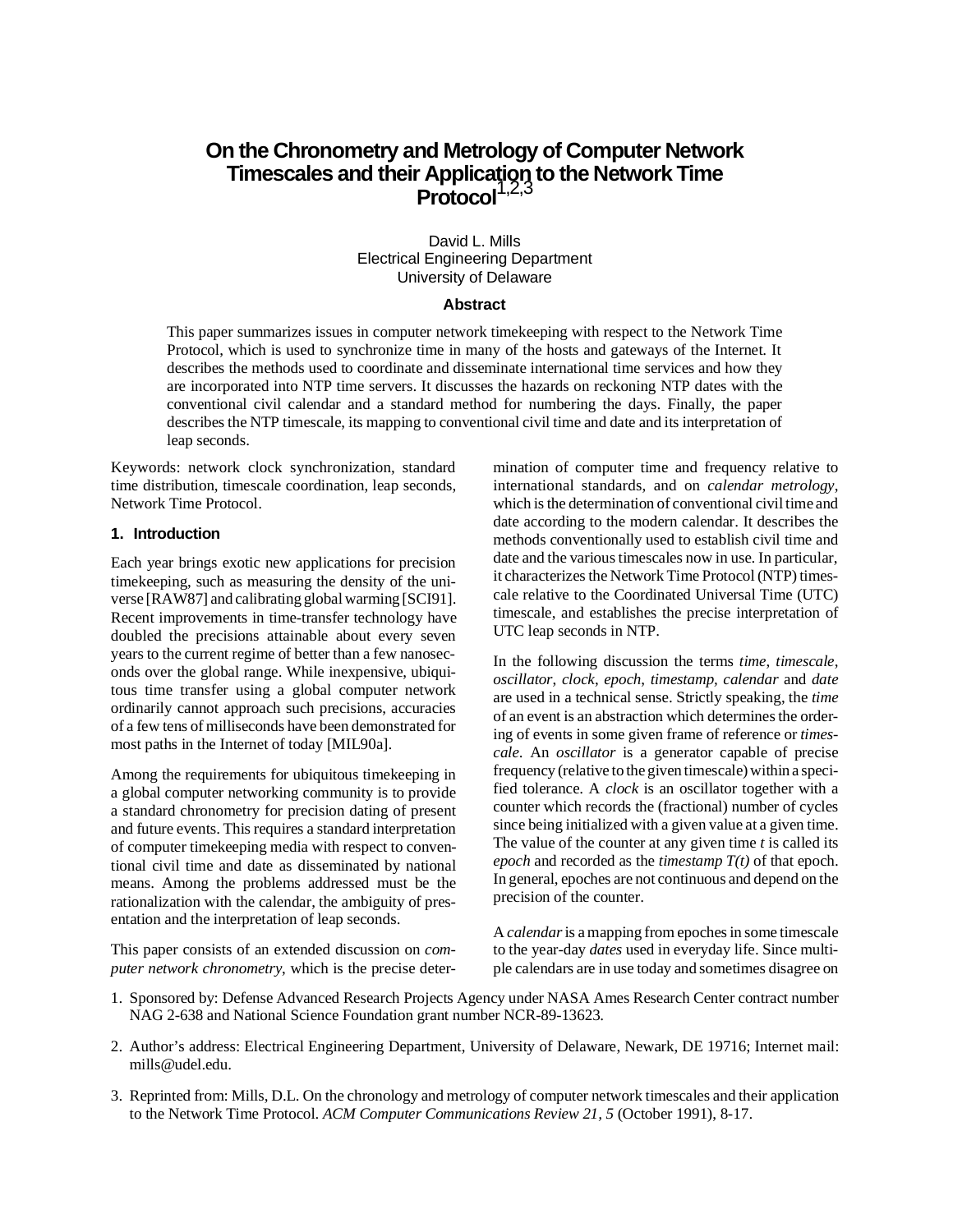

Figure 2. Network Time Protocol



Figure 1. Subnet Synchronization

the dating of the same epoches in the past, the metrology of past and present epoches is an art practiced by historians. However, the ultimate timescale for our world is based on cosmic oscillators, such as the Sun, Moon and other galactic orbiters. Since the frequencies of these oscillators are relatively unstable and not known exactly, the ultimate reference standard oscillator has been chosen by international agreement as a synthesis of many observations of an atomic transition of exquisite stability. The frequency of each heavenly and Earthbound oscillator defines a distinctive timescale, not necessarily always continuous, relative to that of the standard oscillator.

In this paper the *stability* of a clock is how well it can maintain a constant frequency, the *accuracy* is how well its time compares with national standards and the *precision* is to what degree time can be resolved in a particular timekeeping system. The *time offset* of two clocks is the time difference between them, while the *frequency offset* is the frequency difference between them. In this paper reference to simply "offset" means time offset, unless indicated otherwise. The *reliability* of a timekeeping system is the fraction of the time it can be kept connected to the network and operating correctly relative to stated accuracy and stability tolerances.

In order to synchronize clocks, there must be some way to directly or indirectly compare them in time and frequency. In network architectures such as DECnet and Internet local clocks are synchronized to designated *time servers*, which are timekeeping systems belonging to a *synchronization subnet*, in which each server measures the offsets between its local clock and the clocks of its neighbor servers or *peers* in the subnet. In this paper to *synchronize frequency* means to adjust the clocks in the subnet to run at the same frequency, to *synchronize time* means to set them to agree at a particular epoch with respect to Coordinated Universal Time (UTC), as provided by national standards, and to *synchronize clocks* means to synchronize them in both frequency and time.

## **2. Network Time Protocol**

The Network Time Protocol (NTP) is used by Internet time servers and their peers to synchronize clocks, as well as automatically organize and maintain the time synchronization subnet itself. It is evolved from the Time Protocol [POS83] and the ICMP Timestamp Message [DOD81a], but is specifically designed for high accuracy, stability and reliability, even when used over typical Internet paths involving multiple gateways and unreliable networks. The following sections contain an overview of the procedures and algorithms used in NTP. A formal description and error analysis of the protocol is contained in [MIL90b]. A detailed description of the NTP architecture and protocols is contained in [MIL91], while a summary of operational experience and performance is contained in [MIL90a].

NTP and its implementations have evolved and proliferated in the Internet over the last decade, with NTP Version 2 now adopted as an Internet Standard (Recommended) [MIL89] and NTP Version 3 now adopted as a Proposed Standard [MIL90b]. NTP is built on the Internet Protocol (IP) [DOD81b] and User Datagram Protocol (UDP) [POS80], which provide a connectionless transport mechanism; however, it is readily adaptable to other protocol suites. The protocol can operate in several modes appropriate to different scenarios involving private workstations, public servers and various network configurations. A lightweight association-management capability, including dynamic reachability and variable poll-interval mechanisms, is used to manage state information and reduce resource requirements. Optional features include message authentication based on crypto-checksums and provisions for remote control and monitoring.

In NTP one or more primary servers synchronize directly to external reference sources such as radio clocks. Secondary time servers synchronize to the primary servers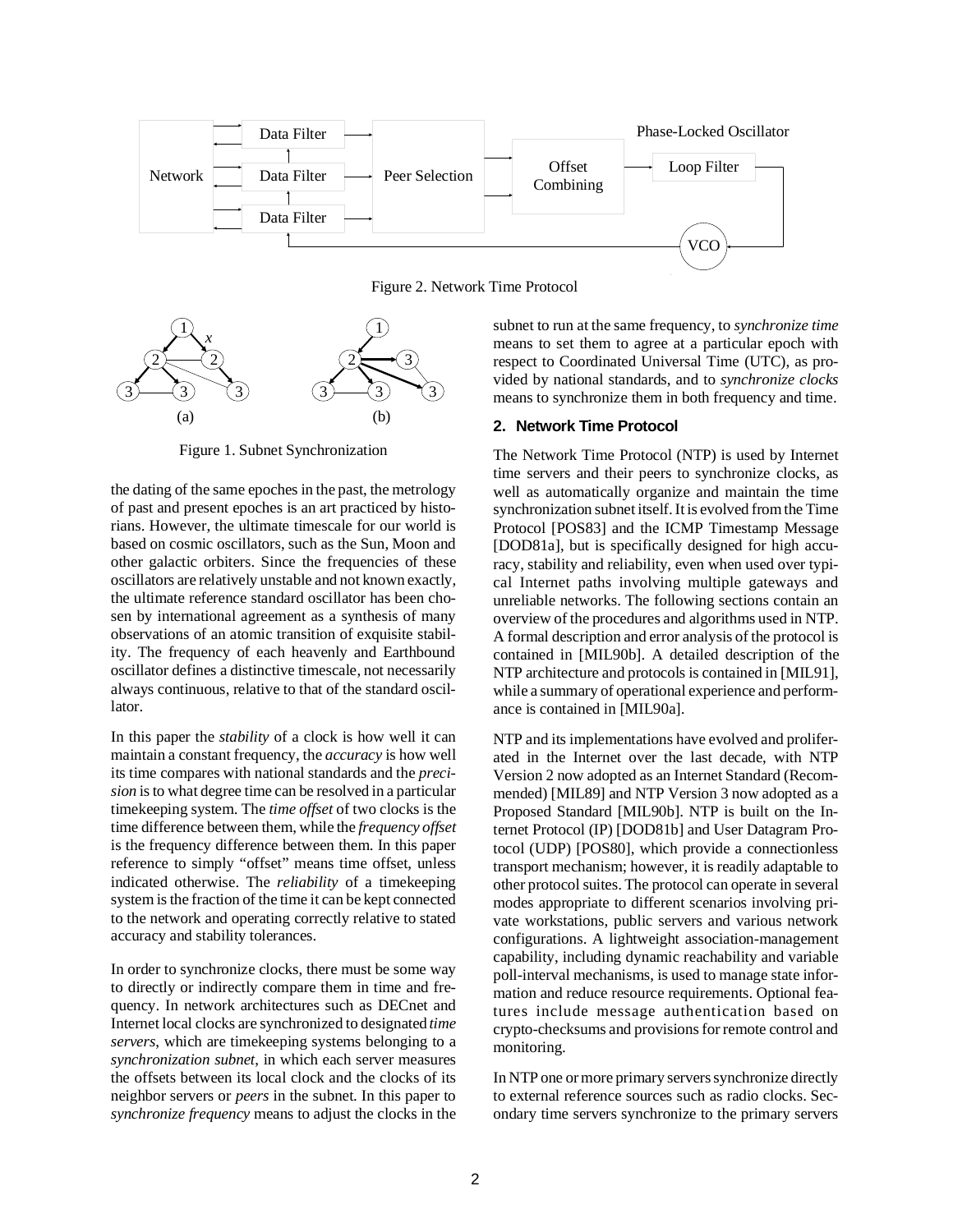and others in the synchronization subnet. A typical subnet is shown in Figure 1a, in which the nodes represent subnet servers, with normal level numbers determined by the hop count from the root (stratum one), and the heavy lines the active synchronization paths and direction of timing information flow. The light lines represent backup synchronization paths where timing information is exchanged, but not necessarily used to synchronize the local clocks. Figure 1b shows the same subnet, but with the line marked *x* out of service. The subnet has re-configured itself automatically to use backup paths, with the result that one of the servers has dropped from stratum 2 to stratum 3. In practice each NTP server synchronizes with several other servers in order to survive outages and Byzantine failures using methods similar to those described in [SHI87].

Figure 2 shows the overall organization of the NTP time-server model, which has much in common with the phase-lock methods summarized in [RAM90]. Timestamps exchanged between the server and possibly many other subnet peers are used to determine individual roundtrip delays and clock offsets, as well as provide reliable error bounds. Figure 3 shows how NTP timestamps are numbered and exchanged between peers *A* and *B*. Let  $T_i$ ,  $T_{i-1}$ ,  $T_{i-2}$ ,  $T_{i-3}$  be the values of the four most recent timestamps as shown and let

$$
a = T_{i-2} - T_{i-3}
$$
 and  $b = T_{i-1} - T_i$ .

If the network delays from A to B and from B to A are similar, the roundtrip delay  $\delta$  and clock offset  $\theta$  of *B* relative to *A* at time *Ti* are:

$$
\delta = a - b \quad \text{and} \quad \theta = \frac{a + b}{2}.
$$

Each NTP message includes the latest three timestamps  $T_{i-1}$ ,  $T_{i-2}$  and  $T_{i-3}$ , while the fourth timestamp  $T_i$  is determined upon arrival of the message. Thus, both the server and the peer can independently calculate delay and offset using a single bidirectional message stream. This is a symmetric, continuously sampled, time-transfer scheme similar to those used in some digital telephone networks [LIN80]. Among its advantages are that the transmission times and received message orders are unimportant and that reliable delivery is not required.

As shown in Figure 2, the computed delays and offsets for each peer are processed by the data-filter algorithm to reduce incidental timing noise. As described in the [MIL90b], this algorithm selects from among the last several samples the one with minimum  $\delta$  and presents the associated  $\theta$  as the output. The peer-selection algorithm determines from among all peers a suitable subset of peers capable of providing the most accurate and trustworthy time using principles similar to those described in [VAS88]. In NTP this is done using a cascade

| Oscillator type                      | Stability (per day)                            | Drift/Aging                     |
|--------------------------------------|------------------------------------------------|---------------------------------|
| Hydrogen Maser 2 x 10 <sup>-14</sup> |                                                | $1 \times 10^{-12} / \text{yr}$ |
| Cesium Beam                          | $3 \times 10^{-13}$                            | $3 \times 10^{-12} / yr$        |
| Rubidium Cell                        | $5 \times 10^{-12}$                            | $3 \times 10^{-11}$ /mo         |
| Quartz (Oven)                        | $1 \times 10^{-9}$ 0-50 deg C                  | $1 \times 10^{-10}$ /day        |
|                                      | Quartz (Digital) $5 \times 10^{-8}$ 0-60 deg C | $1 \times 10^{-9}$ /day         |
|                                      | Quartz (Analog) $5 \times 10^{-7}$ 0-60 deg C  | $3 \times 10^{-9}$ /day         |
| Quartz                               | $\sim$ 1 x 10 <sup>-6</sup> per deg C          | don't ask                       |

Table 1. Characteristics of Standard Oscillators



Figure 3. Measuring Delay and Offset

of two subalgorithms, one a version of an algorithm proposed in [MAR85] and the other based on maximum likelihood principles to improve accuracy [MIL91].

The resulting offsets of this subset are first combined on a weighted-average basis using an algorithm similar to that described in [JON83] and then processed by a phaselock loop (PLL). In the PLL the combined effects of the filtering, selection and combining operations are to produce a phase-correction term, which is processed by the loop filter to control the local clock, which functions as a voltage-controlled oscillator (VCO). The VCO furnishes the timing (phase) reference to produce the timestamps used in all timing calculations.

# **3. Methods for Time and Frequency Synchronization**

The primary servers of a synchronization subnet must themselves synchronize to a source of standard time, such as a radio clock or telephone modem. It is of considerable interest to explore how this can be done and what accuracies can be expected. The following sections discuss issues involved in providing accurate and stable reference sources using national means of dissemination.

### **3.1. Time and Frequency Standards**

A *primary frequency standard* is an oscillator that can maintain extremely precise frequency relative to a physical phenomenon, such as a transition in the orbital states of an electron. Presently available atomic oscillators are based on the transitions of the hydrogen, cesium and rubidium atoms. Table 1, which was compiled from published data, shows the characteristics for typical oscillators of these types compared with those for various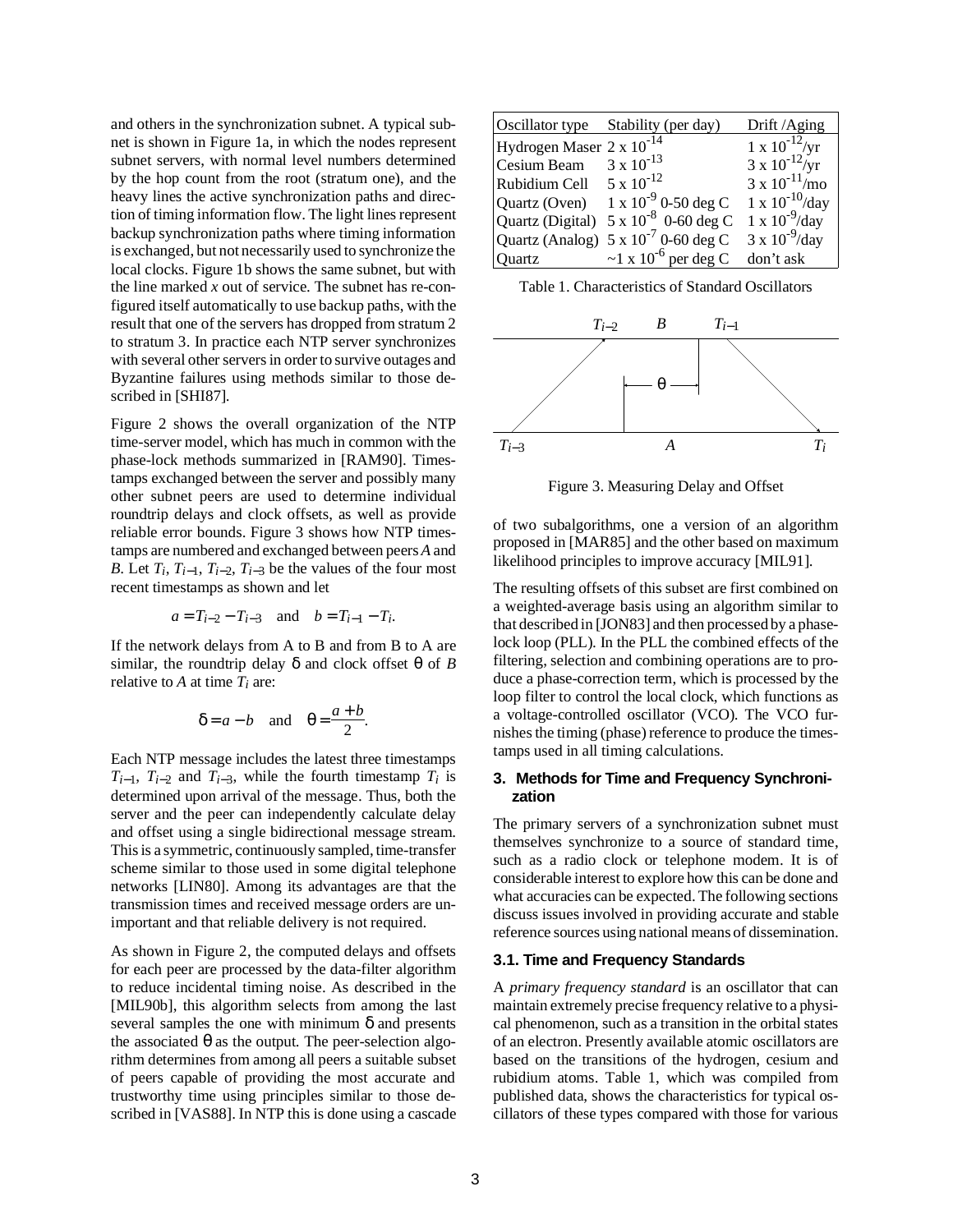types of temperature-compensated and uncompensated quartz-crystal oscillators found in electronic equipment. Present practice is to operate multiple cesium-based clocks at national standards laboratories and coordinate their readings using satellite-based time-transfer methods. On the other hand, local clocks used in computing equipment almost always are designed with uncompensated quartz oscillators.

For the three atomic oscillators listed in Table 1 the Drift/Aging column shows the maximum offset from nominal standard frequency due to systematic mechanical and electrical characteristics. In the case of quartz oscillators (oven-controlled, digital-temperature-compensated, analog-temperature-compensated or uncompensated) this offset is not constant, which results in a gradual change in frequency with time, called aging. Even if a quartz oscillator is temperature compensated by some means, it must be periodically compared to a primary standard in order to maintain the highest accuracy. For all types of oscillators the stability column shows the maximum variation in frequency per day due to circuit noise and environmental factors.

As the telephone networks of the world are evolving rapidly to digital technology, consideration should be given to the methods used for synchronization in digital networks [BEL86]. A network of clocks in which each oscillator is phase-locked to a single frequency standard is called *isochronous*, while a network in which some oscillators are phase-locked to different master oscillators, but with the master oscillators closely synchronized in frequency (not necessarily phase-locked), to a single frequency standard is called *plesiochronous*. The NTP synchronization subnet operating in the Internet is a plesiochronous system in which multiple primary time servers synchronize using radio clocks and national broadcast services of different countries, which are not necesarily phase-locked to each other.

The industry has agreed on a classification of clock oscillators as a function of minimum accuracy, minimum stability and other factors [ALL74]. There are three factors which determine the classification: stability, jitter and wander. Stability refers to the systematic variation of frequency with time and is synonymous with aging, drift, trends, etc. Jitter (also called timing jitter) refers to short-term variations in frequency with components greater than 10 Hz, while wander refers to long-term variations in frequency with components less than 10 Hz. The classification determines the oscillator stratum (not to be confused with the NTP stratum described previously), with the more accurate oscillators assigned the lower strata and less accurate oscillators the higher strata, as shown in Table 2.

| Stratum | Min Accuracy         | Min Stability                        |
|---------|----------------------|--------------------------------------|
|         | (per day)            | (per day)                            |
|         | $1 \times 10^{-11}$  |                                      |
|         | $1.6 \times 10^{-8}$ | not specified<br>$1 \times 10^{-10}$ |
| 3       | $4.6 \times 10^{-6}$ | $3.7 \times 10^{-7}$                 |
|         | $3.2 \times 10^{-5}$ | not specified                        |

Table 2. Stratum Assigments

The construction, operation and maintenance of stratumone oscillators is assumed to be consistent with national standards and often includes cesium oscillators or precision quartz oscillators synchronized to national standards. Oscillators assigned higher strata represent the stability required for interexchange systems, exchange switches and PBX systems, respectively. With respect to this classification, most computer local clocks would be assigned stratum four. These clocks are most often constructed using an uncompensated quartz oscillator with typical frequency tolerance in the order of  $10^{-4}$  and stability of  $10^{-6}$  per day for equipment operating continuously at room temperature.

## **3.2. Time and Frequency Dissemination**

In order that atomic and civil time can be coordinated throughout the world, national administrations operate primary time and frequency standards and coordinate them cooperatively by observing various radio and satellite broadcasts and through occasional use of portable atomic clocks. Most seafaring nations of the world operate some sort of broadcast time service for the purpose of calibrating chronographs, which are used in conjunction with ephemeris data to determine navigational position. In many countries the service is primitive and limited to seconds-pips broadcast by marine communication stations at certain hours. For example, a chronograph error of one second represents a longitudinal position error of about 0.23 nautical mile at the Equator.

The U.S. National Institute of Standards and Technology (NIST - formerly National Bureau of Standards) operates three radio services for the dissemination of primary time and frequency information. One of these uses high-frequency (HF or CCIR band 7) transmissions from Fort Collins, CO (WWV), and Kauai, HI (WWVH). Signal propagation is usually by reflection from the upper ionospheric layers, which vary in height and density throughout the day and season and result in unpredictable amplitude and delay variations at the receiver. While these transmissions and those of Canada from Ottawa, Ontario (CHU), and other countries can be received over large areas in the western hemisphere, reliable frequency comparisons can be made only to the order of  $10^{-7}$  and time accuracies are limited to the order of a millisecond [BLA74]. Available radio clocks which operate with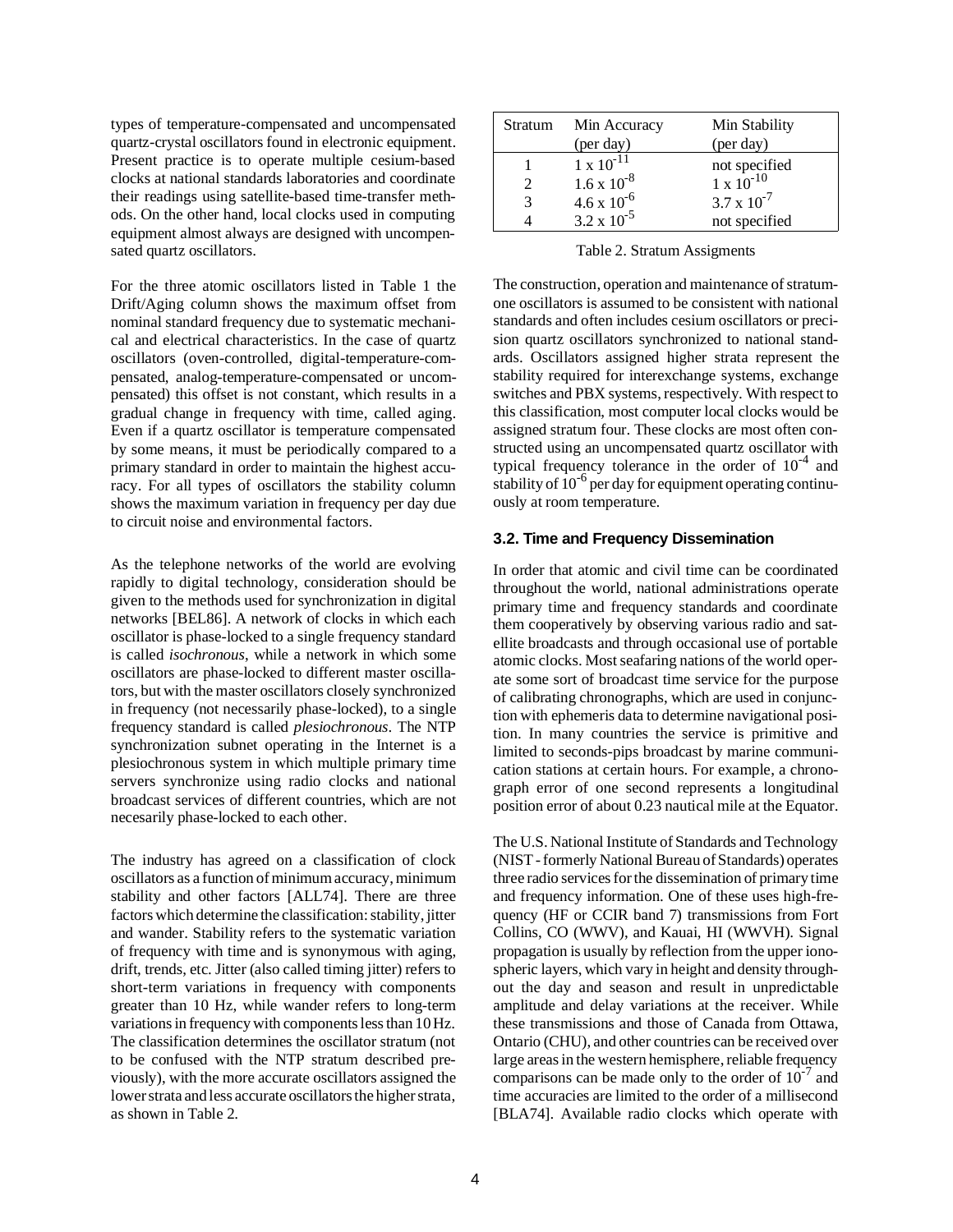these transmissions provide accuracies to the order of ten milliseconds and are priced in the \$1,500 range.

A second service operated by NIST uses low-frequency (LF or CCIR band 5) transmissions from Boulder, CO (WWVB), and can be received over the continental U.S. and adjacent coastal areas. Signal propagation is via the lower ionospheric layers, which are relatively stable and have predictable diurnal variations in height. With appropriate receiving and averaging techniques and corrections for diurnal and seasonal propagation effects, frequency comparisons to within  $10^{-11}$  are possible and time accuracies of from a few to 50 microseconds can be obtained [BLA74]. Some countries in western Europe operate similar services which use transmissions from Rugby, U.K. (MSF). Mainflingen, Germany (DCF77), and Allouis, France (France Inter). Available radio clocks which operate with these transmissions provide accuracies to the order of a millisecond and are priced in the \$1,500 range.

The third service operated by NIST uses ultra-high frequency (UHF or CCIR band 9) transmissions from the Geosynchronous Orbit Environmental Satellites (GOES), and can be received over most of the western hemisphere. Available radio clocks which operate with these transmissions provide accuracies to the order of a millisecond and are priced in the \$6,000 range.

Another service offered by NIST uses an ordinary telephone and modem [NBS88]. The service is intended for use by personal workstations to set clock-calendars, for example. However, in order to maintain an accuracy of a few milliseconds using an uncompensated quartz oscillator at typical limits of tolerance and without frequency compensation, it would be necessary to make a long-distance call every few minutes, which would not be suitable for a large population of clients calling on a regular basis without further redistribution.

The U.S. Department of Defense is developing the Global Positioning System (GPS) for worldwide precision navigation. This system will eventually provide 24-hour worldwide coverage using a constellation of 21 satellites in 12-hour orbits. For time-transfer applications GPS has a potential accuracy in the order of a few nanoseconds; however, various considerations of defense policy may limit accuracy to hundreds of nanoseconds [VAN84]. Available radio clocks provide accuracies to 100 ns and are priced in the \$10,000 range.

There are several other navigation systems such as LO-RAN-C, operated by the U.S. Coast Guard and agencies of other countries, OMEGA, operated by the U.S. Navy, and various communication systems using very-low-frequency (VLF or CCIR band 4) transmissions. These systems can provide accuracies in the order from less than one to about 50 microseconds; however, the broadcast formats of these systems are not well suited for standard time distribution and the receivers have to be initialized with position information before use.

Note that not all transmission formats used by the various radio broadcast services [NBS79] and not all currently available radio clocks include provisions for year information and leap-second warning. This information must be determined from other sources. NTP includes provisions to distribute advance warnings of leap seconds using the leap-indicator bits described in the NTP specification. The protocol is designed so that these bits can be set manually or by the radio clocks at the primary time servers and then automatically distributed throughout the synchronization subnet to all other time servers.

### **4. Calendar Metrology**

In the simplest terms a calendar system is a method to rationalize sightings of the Sun and Moon with certain religious and agricultural seasons which recur at characteristic frequencies. The various metrologies of the calendar amount to systems to assign day-numbers and sometimes day-names which determine the periodicity of these holy and secular oscillators. One might ask whether a (suitably disambiguated) NTP timestamp documenting the adventures of Alexander the Great merits the precision implied in its format. The following sections consider this issue in the light of the Western civil calendar and the establishment of a standard daynumbering plan.

## **4.1. Evolution of the Calendar**

The calendar systems used in the ancient world reflect the agricultural, political and ritual needs characteristic of the societies in which they flourished. Astronomical observations to establish the winter and summer solstices were in use three to four millennia ago [CAL86]. By the 14th century BC the Shang Chinese had established the solar year as 365.25 days and the lunar month as 29.5 days. The lunisolar calendar, in which the ritual month is based on the Moon and the agricultural year on the Sun, was used throughout the ancient Near East (except Egypt) and Greece from the third millennium BC. Early calendars used either thirteen lunar months of 28 days or twelve alternating lunar months of 29 and 30 days and haphazard means to reconcile the 354/364-day lunar year with the 365-day vague solar year.

The ancient Egyptian lunisolar calendar had twelve 30 day lunar months, but was guided by the seasonal appearance of the star Sirius (Sothis). In order to reconcile this calendar with the solar year, a civil calendar was invented by adding five intercalary days for a total of 365 days. However, in time it was observed that the civil year was about one-fourth day shorter than the actual solar year and thus would precess relative to it over a 1460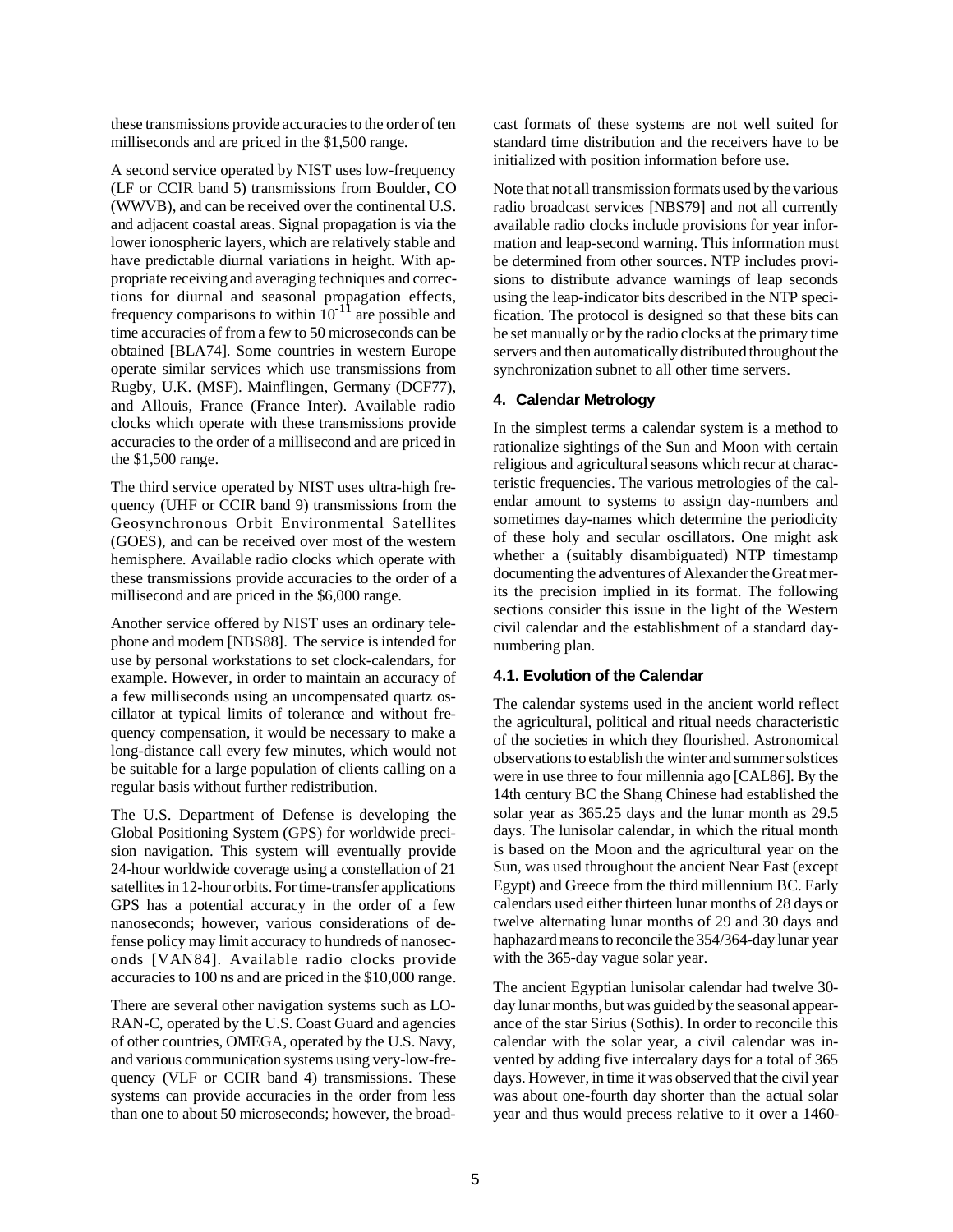year cycle called the Sothic cycle. Along with the Shang Chinese, the ancient Egyptians had thus established the solar year at 365.25 days, or within about 11 minutes of the present determination. In 432 BC, about a century after the Chinese had done so, the Greek astronomer Meton calculated there were 110 lunar months of 29 days and 125 lunar months of 30 days for a total of 235 lunar months in 6940 solar days, or just over 19 years. The 19-year cycle, called the Metonic cycle, established the lunar month at 29.532 solar days, or within about two minutes of the present determination.

The Roman republican calendar was based on a lunar year and by 50 BC was eight weeks out of step with the solar year. Julius Caesar invited the Alexandrian astronomer Sosigenes to redesign the calendar, which led to the adoption in 46 BC of the Julian calendar. This calendar is based on a year of 365 days with an intercalary day inserted every four years. However, for the first 36 years an intercalary day was mistakenly inserted every three years instead of every four. The result was 12 intercalary days instead of nine, and a series of corrections that was not complete until 8 AD.

The seven-day Sumerian week was introduced only in the fourth century AD by Emperor Constantine I. During the Roman era a 15-year census cycle, called the Indiction cycle, was instituted for taxation purposes. The sequence of day-names for consecutive occurrences of a particular day of the year does not recur for 28 years, called the solar cycle. Thus, the least common multiple of the 28-year solar cycle, 19-year Metonic cycle and 15-year Indiction cycle results in a grand 7980-year supercycle called the Julian Era, which began in 4713 BC. A particular combination of the day of the week, day of the year, phase of the Moon and round of the census will recur beginning in 3268 AD.

By 1545 the discrepancy in the Julian year relative to the solar year had accumulated to ten days. In February 1582, following a plan originally devised by the astronomer Luigi Lilio, Pope Gregory XIII issued a papal bull which decreed that the day following Thursday, 4 October 1582 on the old (Julian) calendar would be Friday, 15 October 1582 on the new (Gregorian) calendar and, furthermore, that the solar year would henceforth consist of 365.2425 days [MOY82]. In order to realize the new value, only those centennial years divisible by 400 would be leap years, while the remaining centennial years would not, making the new year within about 24 seconds of the actual solar year at that time. Since the beginning of the Common Era and prior to 1991 there were 475 intercalary days inserted in the Julian calendar, but 14 of these were removed in the Gregorian calendar. While the Gregorian calendar is in use throughout most of the world today, some countries did not adopt it until early in the twentieth century.

While it remains a fascinating field for time historians, the above narrative provides conclusive evidence that conjugating calendar dates of significant events and assigning NTP timestamps to them is approximate at best. In principle, reliable dating of such events requires only an accurate count of the days relative to some globally alarming event, such as a comet passage or supernova explosion; however, only historically persistent and politically stable societies, such as the ancient Chinese and Egyptian, and especially the ancient Maya [MOR83], possessed the means and will to do so.

### **4.2. The Modified Julian Day System**

In order to measure the span of the universe or the decay of the proton, it is necessary to have a standard day-numbering plan. Accordingly, the International Astronomical Union has adopted the use of the standard second and Julian Day Number (JDN) to date cosmological events and related phenomena. The standard day consists of 86,400 standard seconds, where time is expressed as a fraction of the whole day, and the standard year consists of 365.25 standard days.

In the scheme devised in 1583 by the French scholar Joseph Justus Scaliger and named after his father, Julius Caesar Scaliger, JDN 0.0 corresponds to  $12<sup>h</sup>$  (noon) on the first day of the Julian Era, 1 January 4713 BC, and runs in days and fractions since then. The Modified Julian Date (MJD), which is sometimes used to represent dates near our own era in conventional time and with fewer digits, is defined as  $MJD = JD - 2,400,000.5$ . While the JDN timescale is based on an absolute day numbering, it is not uniform relative to the absolute (atomic) timescale, since the Earth rotational period is not constant and has increased over ten seconds from 45 BC to the present.

For historical purposes the years prior to the Common Era (BC) are reckoned according to the Julian calendar, while the years of the Common Era (AD) are reckoned according to the Gregorian calendar. Since Monday, 1 January 1 AD in the Gregorian calendar corresponds to Monday, 3 January 1 in the Julian calendar [DER90], JDN 1,721,426.0 corresponds to  $12<sup>h</sup>$  on the first day of the Common Era, 1 January 1 AD. Following the convention that our century began at  $0<sup>h</sup>$  on 1 January 1900, at which time the solar year was already  $12<sup>h</sup>$  old, that eclectic instant corresponds to MJD 15,020.0 and the origin of all existing Internet timescales, including that of NTP.

### **5. Timescale Chronometry**

International timescales are based on atomic clocks of exquisite stability compared to the astronomical clocks we normally live by. Occasionally, there is a need to correct the conventional civil timescale to account for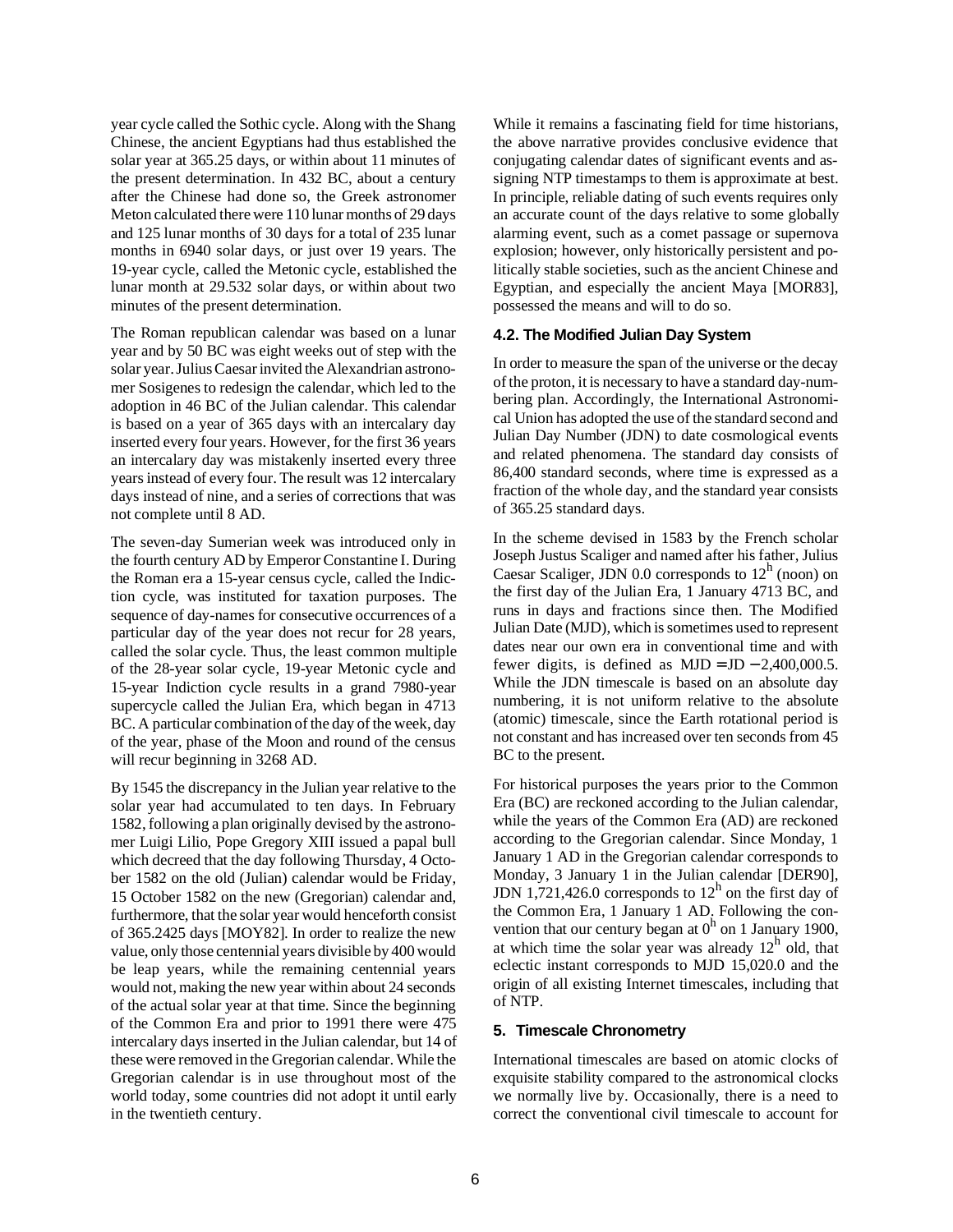unpredictable wobbles in Earth rotation and related phenomena. The following sections discuss these issues with respect to the NTP timescale; in particular, how it handles leap seconds.

## **5.1. Determination of Frequency**

For many years the most important use of time and frequency information was for worldwide navigation and space science, which depend on astronomical observations of the Sun, Moon and stars [TIM86]. Sidereal time is based on the transit of stars across the celestial meridian of an observer. The mean sidereal day is 23 hours, 56 minutes and 4.09 seconds, but varies about  $\pm 30$ ms throughout the year due to polar wandering and orbit variations. Ephemeris time is based on tables with which a standard time interval such as the tropical year - one complete revolution of the Earth around the Sun - can be determined through observations of the Sun, Moon and planets.

In 1958 the standard second was defined as 1/31,556,925.9747 of the tropical year that began this century. On this scale the tropical year in 1900 was 365.2421987 days and the lunar month - one complete revolution of the Moon around the Earth - was 29.53059 days; however, the actual tropical year can be determined only to an accuracy of about 50 ms and the mean value has been increasing by about 5.3 ms per year. Without correction for this factor, an NTP timestamp would be in error over 26 seconds at the dawn of recorded history.

Of the three heavenly oscillators readily apparent to ancient mariners and astronomers - the Earth rotation about its axis, the Earth revolution around the Sun and the Moon revolution around the Earth - none of the three have the intrinsic stability, relative to modern technology, to serve as a standard reference oscillator. In 1967 the standard second was redefined as "9,192,631,770 periods of the radiation corresponding to the transition between the two hyperfine levels of the ground state of the cesium-133 atom" [ALL74]. Prior to  $0^h$  1 January 1972 national frequency standards were occasionally corrected to agree with astronomical observations. Since then the time and frequency standards of the world have been based on International Atomic Time (TAI), which is defined and maintained using multiple cesium-beam oscillators to an accuracy of a few parts in  $10^{13}$ , or a few tens of nanoseconds per day. Note that, while this provides an extraordinarily precise timescale, it does not necessarily agree with conventional solar time and may not in fact even be absolutely uniform, unless subtle atomic conspiracies can be ruled out [RAW87].

### **5.2. Determination of Time and Leap Seconds**

The International Bureau of Weights and Measures (IBWM) uses astronomical observations provided by the

| UTC Date  | MJD    | NTP Time      | Offset |
|-----------|--------|---------------|--------|
| 01 Jan 72 | 41,317 | 2,272,060,800 | 0      |
| 30 Jun 72 | 41,498 | 2,287,785,600 | 1      |
| 31 Dec 72 | 41,682 | 2,303,683,200 | 2      |
| 31 Dec 73 | 42,047 | 2,335,219,200 | 3      |
| 31 Dec 74 | 42,412 | 2,366,755,200 | 4      |
| 31 Dec 75 | 42,777 | 2,398,291,200 | 5      |
| 31 Dec 76 | 43,143 | 2,429,913,600 | 6      |
| 31 Dec 77 | 43,508 | 2,461,449,600 | 7      |
| 31 Dec 78 | 43,873 | 2,492,985,600 | 8      |
| 31 Dec 79 | 44,238 | 2,524,521,600 | 9      |
| 30 Jun 81 | 44,785 | 2,571,782,400 | 10     |
| 30 Jun 82 | 45,150 | 2,603,318,400 | 11     |
| 30 Jun 83 | 45,515 | 2,634,854,400 | 12     |
| 30 Jun 85 | 46,246 | 2,698,012,800 | 13     |
| 31 Dec 87 | 47,160 | 2,776,982,400 | 14     |
| 31 Dec 89 | 47,891 | 2,840,140,800 | 15     |
| 31 Dec 90 | 48,256 | 2,871,590,400 | 16     |

Table 3. Table of Leap-Second Insertions

U.S. Naval Observatory and other observatories to determine UTC. Starting from apparent mean solar time as observed, the UT0 timescale is determined using corrections for Earth orbit and inclination (the Equation of Time, as used by sundials), the UT1 (navigator's) timescale by adding corrections for polar migration and the UT2 timescale by adding corrections for known periodicity variations. While standard frequencies are based on TAI, conventional civil time is based on UT1, which is presently slowing relative to TAI by a fraction of a second per year. When the magnitude of correction approaches 0.7 second, a leap second is inserted or deleted in the TAI timescale on the last day of June or December.

For the most precise coordination and timestamping of events since 1972, it is necessary to know when leap seconds were implemented in UTC and how the seconds are numbered. As specified in CCIR Report 517, which is reproduced in [BLA74], a leap second is inserted following second 23:59:59 on the last day of June or December and becomes second 23:59:60 of that day. A leap second would be deleted by omitting second 23:59:59 on one of these days, although this has never happened. Leap seconds were inserted prior to 1 January 1991 on the occasions listed in Table 3 (courtesy U.S. Naval Observatory). Published IBWM corrections consist not only of leap seconds, which result in step discontinuities relative to TAI, but 100-ms UT1 adjustments called DUT1, which provide increased accuracy for navigation and space science.

Note that the NTP time column actually shows the epoch following the last second of the day given in the UTC date and MJD columns (except for the first line), which is the precise epoch of insertion. The offset column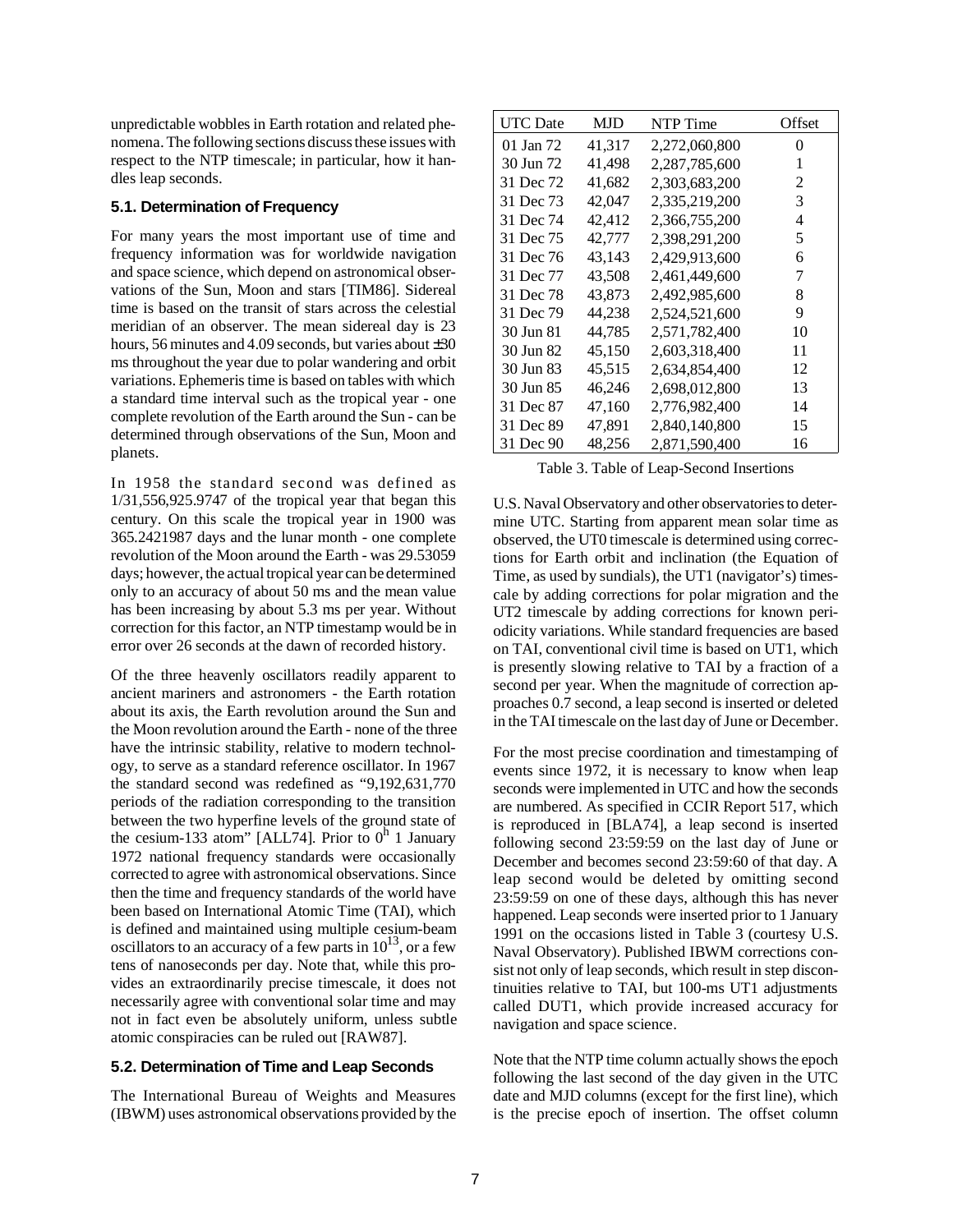shows the cumulative seconds offset between the TAI timescale and the UTC timescale; that is, the number of seconds to add to the TAI clock in order to maintain nominal agreement with the UTC clock. Finally, note that the epoch of insertion is relative to the timescale immediately prior to that epoch; e.g., the epoch of the 31 December 1990 insertion is determined on the timescale in effect following the 31 December 1989 insertion, which means the actual insertion relative to the TAI clock was fifteen seconds later than the apparent time on the UTC timescale.

The UTC timescale thus ticks in standard (atomic) seconds and was set to the value  $0^h$  MJD 41,317.0 at the epoch determined by astronomical observation to be  $0<sup>h</sup>$ on 1 January 1972 according to the Gregorian calendar; that is, the inaugural tick of the UTC Era. In fact, the inaugural tick which synchronized the cosmic oscillators, Julian clock, UTC clock and Gregorian calendar forevermore was displaced about ten seconds from the civil clock then in use, while the GPS clock is ahead of the UTC clock by seven seconds in early 1991. Subsequently, the UTC clock has marched forward relative to the Julian clock exactly one second on scheduled occasions at monumental epoches embedded in the institutional memory of our civilization. Note in passing that leap-second adjustments affect the number of seconds per day and thus the number of seconds per year. Apparently, should we choose to worry about it, the UTC clock, Julian clock and various cosmic clocks will inexorably drift apart with time until rationalized by some future papal bull.

# **5.3. The NTP Timescale and Reckoning with UTC**

In NTP epoches are determined by copying the current value of the local clock to a timestamp variable when some significant event, such as the arrival of a message, occurs. Since NTP timestamps are cherished data and, in fact, represent the main product of the protocol, a special timestamp format has been established. An NTP timestamp is represented as a 64-bit unsigned fixed-point number, in seconds relative to  $0<sup>h</sup>$  on 1 January 1900. The integer part is in the first 32 bits and the fraction part in the last 32 bits. The precision of this representation is about 232 picoseconds, which should be adequate for even the most exotic requirements. Should NTP be in use when this 64-bit field overflows some time in 2036, external means will be necessary to qualify time relative to 1900 and time relative to 2036 (and other multiples of 136 years). Timestamped data requiring such qualification will be so precious that appropriate means should be readily available.

Since a large body of today's protocol architects expect to continue plying their trade as of 2036, some consid-

| UTC             |         |             | <b>NTP</b> |  |
|-----------------|---------|-------------|------------|--|
| hours           | seconds | kiloseconds | seconds    |  |
| 31 Dec 90 23:59 | :59     | 2,871,590   | $,399+$    |  |
| (leap) 23:59    | :60     | 2,871,590   | $,400+$    |  |
| 1 Jan 91 00:00  | :00     | 2,871,590   | ,400       |  |
| 00:00           | :01     | 2,871,590   | ,401       |  |
|                 |         |             |            |  |

# Figure 4. Comparison of UTC and NTP Timescales at Leap

eration as to the choice of format and origin of the NTP timescale may be in order. It is of course simple to mitigate the rollover problem simply by redefining the origin as, for example 2,272,060,800 or 1 January 1972, which results in a continuous timescale through all but the last two years of the next century. This does not, of course, change the interpretation of the NTP timestamp itself, just its representation in conventional civil time. Also, as will become evident shortly, in order to establish the most precise representation with respect to conventional civil time, it is necessary to retain a record of leap-second insertions, which cannot be predicted far in advance. Having surmounted that requirement, it does not seem odious to record the 136-year NTP epoch for such cherished timestamps upon the election of a pope, for example.

The NTP timescale is based on the UTC timescale, but not necessarily always coincident with it. At  $0^h$  on 1 January 1972 (MJD 41,317.0), the first tick of the UTC Era, the NTP clock was set to 2,272,060,800, representing the number of standard seconds since  $0<sup>h</sup>$  on 1 January 1900 (MJD 15,020.0). The insertion of leap seconds in UTC and subsequently into NTP does not affect the UTC or NTP oscillator, only the conversion to conventional civil UTC time. However, since the only institutional memory available to NTP are the UTC broadcast services, the NTP timescale is in effect reset to UTC as each timecode is received. Thus, when a leap second is inserted in UTC and subsequently in NTP, knowledge of all previous leap seconds is lost.

Another way to describe this is to say there are as many NTP timescales as historic leap seconds. In effect, a new timescale is established after each new leap second. Thus, all previous leap seconds, not to mention the apparent origin of the timescale itself, lurch backward one second as each new timescale is established. If a clock synchronized to NTP in 1991 was used to establish the UTC epoch of an event that occurred in early 1972 without correction, the event would appear sixteen seconds late relative to UTC. However, NTP primary time servers resolve the epoch using the broadcast timecode,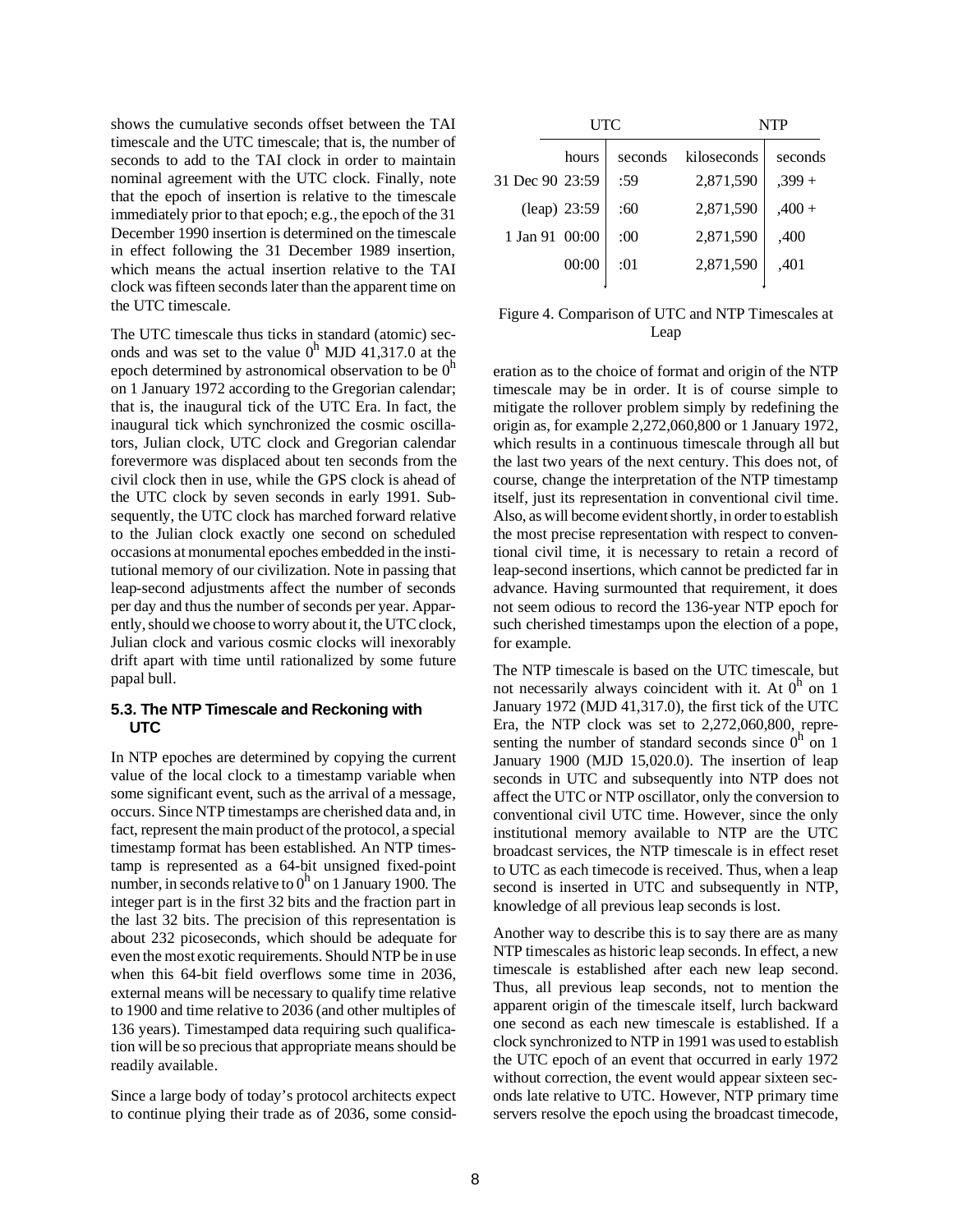so that the NTP clock is set to the broadcast value on the current timescale. As a result, for the most precise determination of epoch relative to the historic UTC clock, the user must subtract from the apparent NTP epoch the offsets shown in Table 2 at the relative epoches shown. This is a feature of almost all present day time-distribution mechanisms.

The chronometry involved can be illustrated with the help of Figure 4, which shows the details of seconds numbering just before, during and after the last scheduled leap insertion at 23:59:59 on 31 December 1990. Notice the NTP leap bits are set on the day prior to insertion, as indicated by the "+" symbols on the figure. Since this makes the day one second longer than usual, the NTP day rollover will not occur until the end of the first occurrence of second 400. The UTC time conversion routines must notice the apparent time and the leap bits and handle the timescale conversions accordingly. Immediately after the leap insertion both timescales resume ticking the seconds as if the leap had never happened. The chronometric correspondence between the UTC and NTP timescales continues, but NTP has forgotten about all past leap insertions. In NTP chronometric determination of UTC time intervals spanning leap seconds will thus be in error, unless the exact times of insertion are known.

It is possible that individual systems may use internal data formats other than the NTP timestamp format; however, a persuasive argument exists to use a two-part representation, one part for whole days (MJD or some fixed offset from it) and the other for the seconds (or some scaled value, such as milliseconds). This not only facilitates conversion between NTP and conventional civil time, but makes the insertion of leap seconds much easier. All that is required is to change the modulus of the seconds counter, which on overflow increments the day counter. This design insures that continuity of the timescale is assured, even if outside synchronization is lost before, during or after leap-second insertion. Since timestamp data are unaffected, synchronization is assured, even if timestamp data are in flight at the instant and originated before or at that instant.

#### **6. Summary**

By international agreement the primary frequency reference for our civilization is the atomic oscillator. The standard second is determined as a specified number of atomic cycles, the standard day as 86,400 standard seconds and the standard (Julian) year as 365.25 standard days. The Julian clock is synchronized to atomic frequency and its timescale calibrated in standard days (JDN), where JDN 0.0 corresponds to 12h on 1 January 4713 BC. While the Julian clock is elegant and everlasting, it is not useful in precision chronometric calculation of conventional civil time of day and day of year, since our solar day and solar year oscillators are slightly unstable and incommensurate.

In order to maintain the nominal solar year, the Gregorian calendar mandates the insertion of leap days, which can be determined in advance. In order to maintain the nominal solar day, leap seconds must be inserted at times which cannot be reliably determined in advance. The basis of civil time is the UTC clock, which was cloned from the Julian clock at 0h on 1 January 1972. Without knowledge of prior leap seconds, an event determined on the UTC timescale can appear many seconds late on the Julian timescale.

The NTP timescale is based on the UTC timescale and runs at atomic frequency; however, it is calibrated in standard seconds after 0h on 1 January 1900. The NTP timescale is, in effect, redefined at each leap second; that is, since the NTP oscillator is phase-continuous spanning a leap second, the number of apparent NTP seconds since UTC came into being does not change. However, the number of actual UTC seconds has in fact changed. Reconciliation of the NTP and UTC timescales requires global institutional memory in the form of a table of occurrences such as shown in Table 3.

#### **7. References**

- [ALL74] Allan, D.W., J.H. Shoaf and D. Halford. Statistics of time and frequency data analysis. In: Blair, B.E. (Ed.). *Time and Frequency Theory and Fundamentals*. National Bureau of Standards Monograph 140, U.S. Department of Commerce, 1974, 151-204.
- [BEL86] Bell Communications Research. Digital Synchronization Network Plan. Technical Advisory TA-NPL-000436, 1 November 1986.
- [CAL86] "Calendar." *The Encyclopaedia Britannica Macropaedia*, 15th ed., vol. 15, pp. 460-477. Encyclopaedia Britannica Co., New York, NY, 1986.
- [DER90] Dershowitz, N., and E.M. Reingold. Calendrical Calculations. *Software Practice and Experience 20, 9* (September 1990), 899-928.
- [DOD81a] Defense Advanced Research Projects Agency. Internet Control Message Protocol. DARPA Network Working Group Report RFC-792, USC Information Sciences Institute, September 1981.
- [DOD81b] Defense Advanced Research Projects Agency. Internet Protocol. DARPA Network Working Group Report RFC-791, USC Information Sciences Institute, September 1981.
- [JON83] Jones, R.H., and P.V. Tryon. Estimating time from atomic clocks. *J. Research of the National*